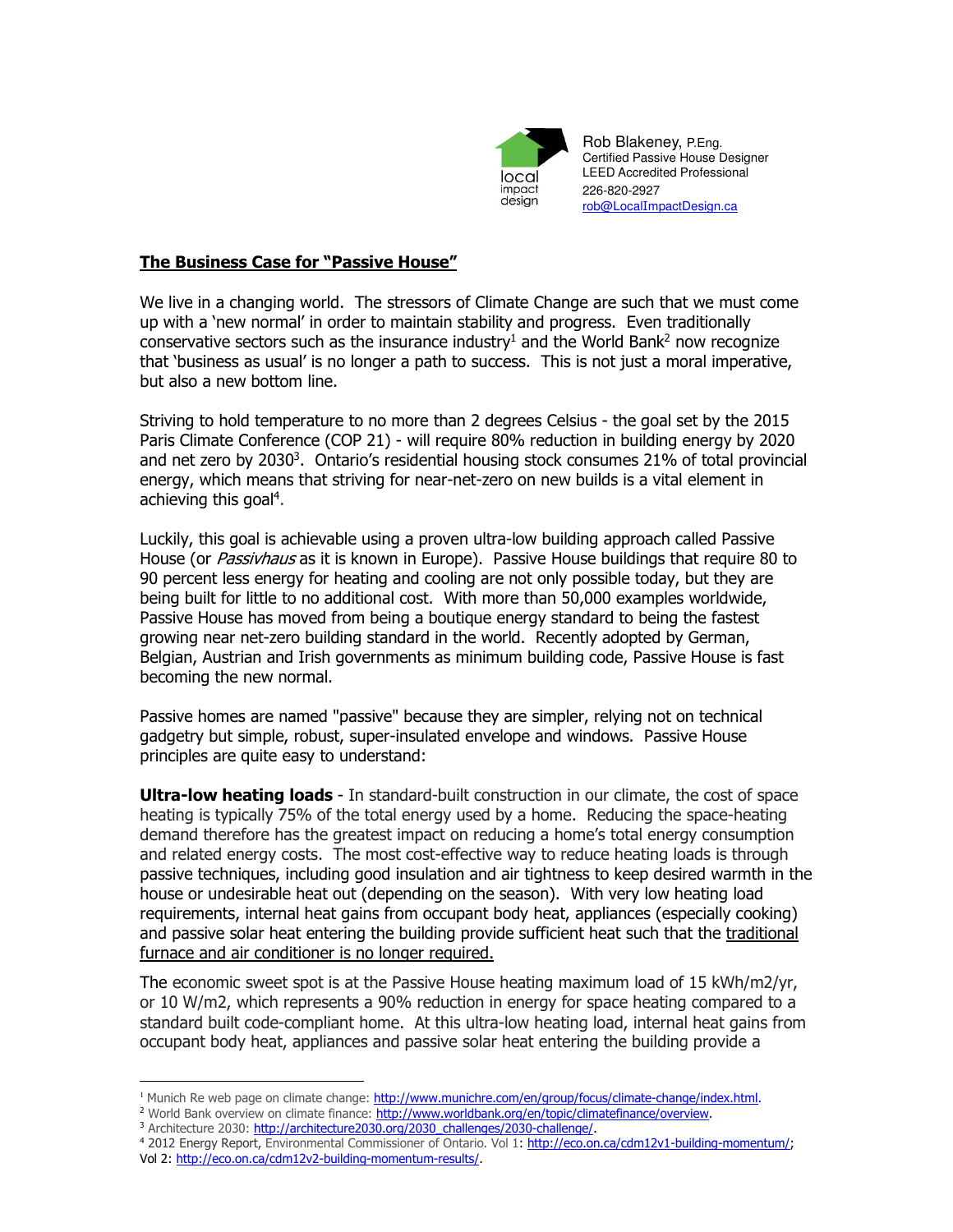significant portion of the building's heat. This means that, on the coldest day, keeping an average sized Passive House heated will required something on the order of 1,500 watts – equivalent to heating with a hair dryer!

**Capturing passive solar heat** - A critical element of Passive House is orientating buildings to optimize passive solar. Passive House methodology is not to be confused with "passive solar" homes made popular in the 70's & 80's. While both methods rely on free solar heat gains during the heating season, passive solar buildings have a reputation of providing poor comfort conditions, especially overheating in the summer and sometimes even in winter. Passive solar homes also required occupant participation - to open/close windows or thermal curtains, for example. Unlike these passive solar homes, "Passive House" removes the requirement for active involvement. The envelope does all the work. New window technology optimizes capture of solar radiation while also providing sufficient R-value so that net solar gain is greater than heat lost via thermal conductance. In other words, windows themselves become radiators for the room during the winter.

Let's look at the business case…

At its heart, Passive House is an exercise in economic optimization. The Passive House energy thresholds evolved from European research and experiments to optimize return on investment for improving building envelope to reduce heating loads. Taking energy savings over time into account, Passive House is the most economical way to build, with reduced energy costs more than covering the borrowing costs (repayment plus interest) for the upfront cost premium. Also, Passive House buildings are simpler, with fewer mechanical components and, therefore, less maintenance. In short - taking into account mortgage, energy and maintenance costs - Passive House represents the lowest cost of ownership.

How is that possible?

Specific energy refers to the energy per unit floor area. In metric units, this can be expressed as kilowatt hours per metre squared of floor area. As a building's energy efficiency increases, specific energy decreases. General consensus is that the capital investment required for a more energy-efficient home also increases, which makes sense because an energy efficient house requires more insulation and better windows (Fig 1).



Figure 1 - Capital or first cost investment versus specific energy (Source iPHI).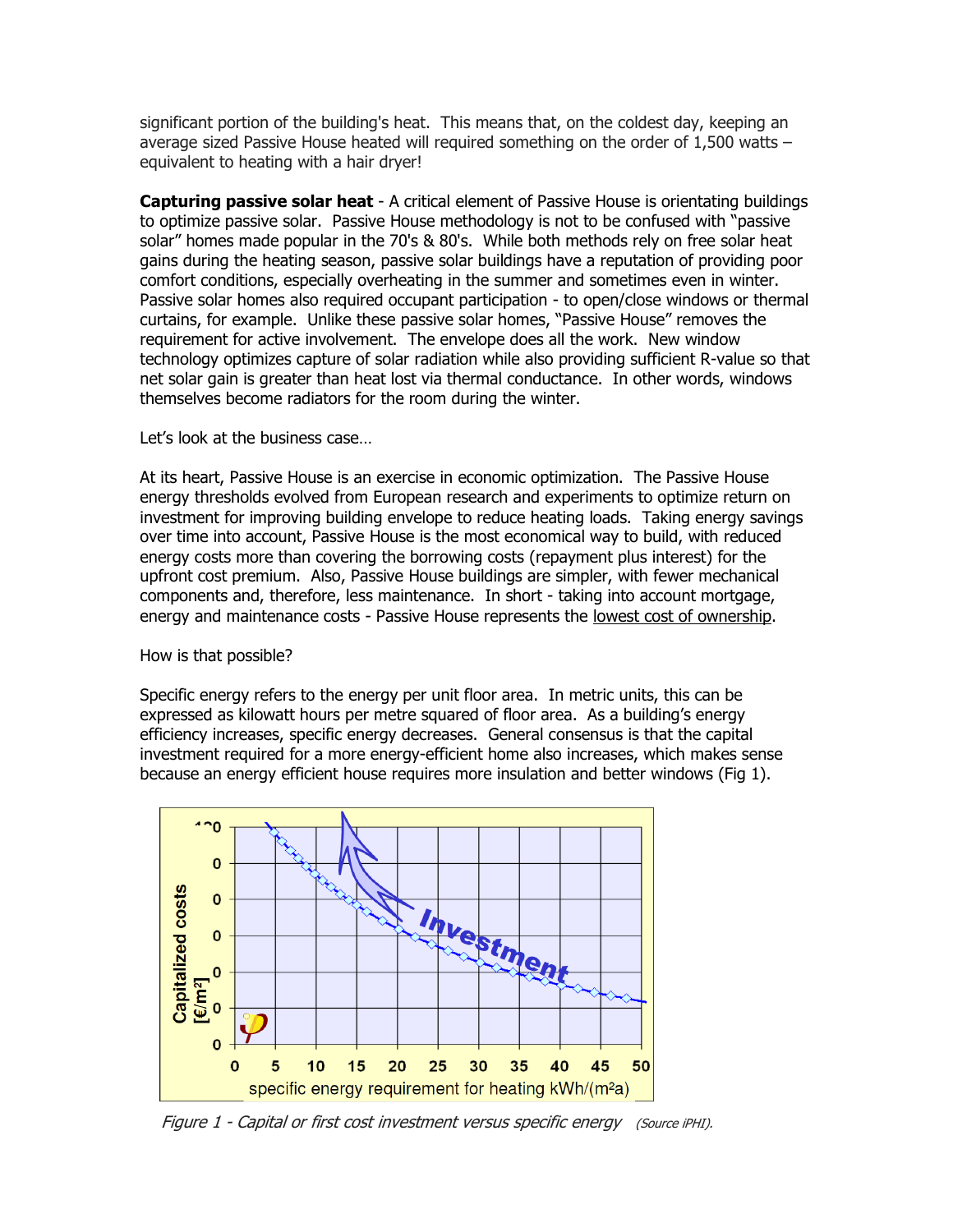But at the Passive House Threshold of 15 kWh/m2/year, the heating load is so low that a furnace is no longer required. Internal heat gains from occupant body heat, appliances and passive solar heat entering the building provide a significant portion of the building's heat. The remaining heat load can be met through small electric resistance heating. An air conditioner can also be eliminated. This reduces the building capital cost by between \$15 and \$20k (Fig. 2).



Figure 2 - At Passive House energy threshold, there is a reduction in building capital cost because furnace and air conditioner are no longer required.

Now, bringing energy use into the equation, we see that energy consumption increases as the specific energy requirement increases (green line in Fig. 3). The line represents the capitalized or present value of energy expended over the building's lifetime. This capitalized value is equivalent to the amount of money that would need to be invested today to generate enough interest to cover all future energy expenditures.



Figure 3. The green line represents the capitalized or present value of energy expended over the building's lifetime, which increases with higher specific energy (kilowatt hours per metre squared of floor area).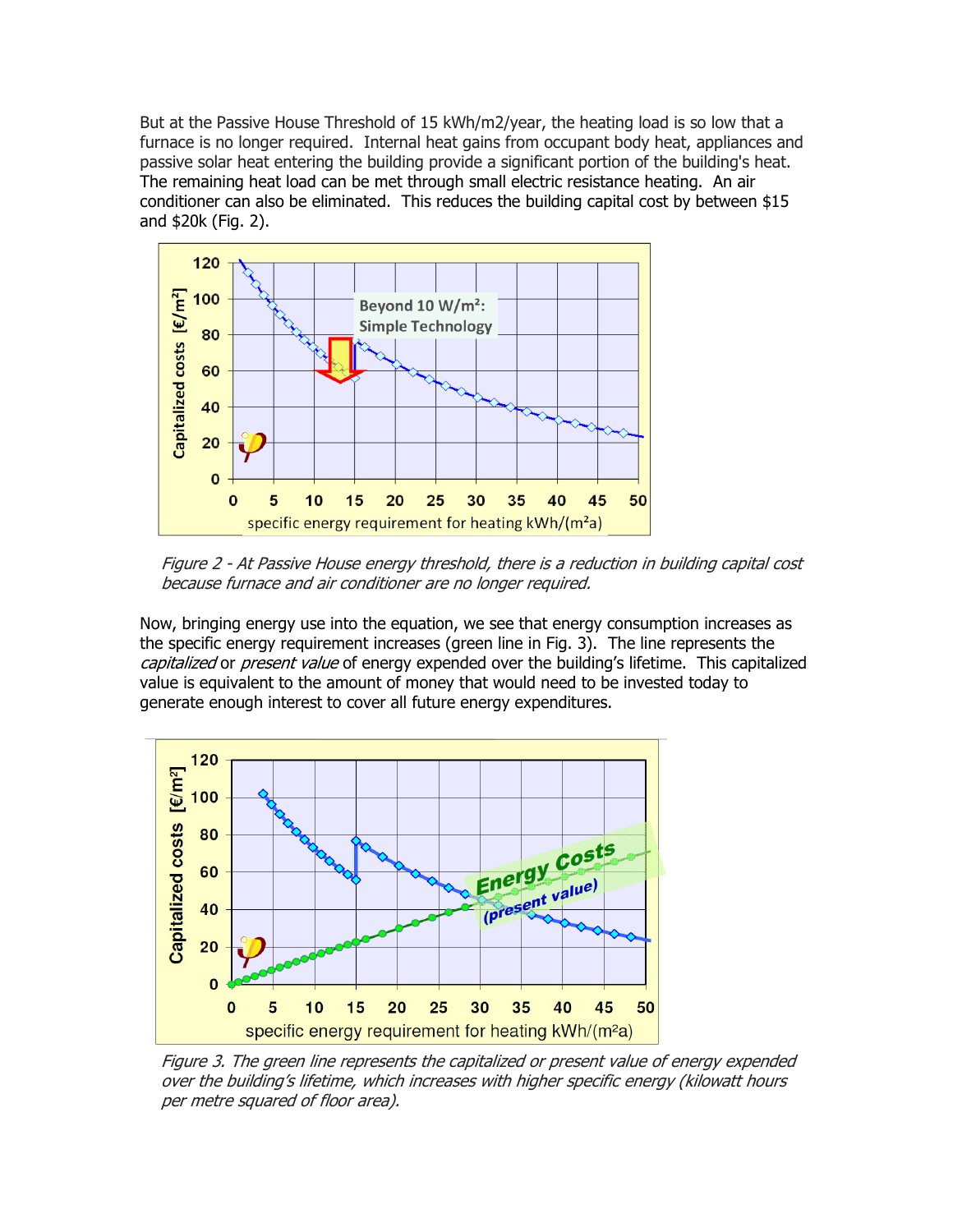Combining the building's upfront capital cost with capitalized energy costs gives us the Total Cost (red line) in Figure 4. As you can see, the Passive House threshold represents the lowest capitalized cost which is the same as saying the lowest cost of ownership.



Figure 4. The lowest cost of ownership (red line) occurs at the Passive House threshold of 15 kWh/m2/year.

The following example shows how this works for a 1700 sf single family home (based on real costs).

At the ultra-low Passive House heating load, keeping a 1700 sf home at 21°C (70°F) equates to a heating load of 1,580 watts. The high-performing envelope also reduces summer cooling loads to the point where an air conditioner is not required. Using high-performance triple-glazed windows eliminate the need for perimeter heating under windows, saving on distribution piping/ducting.

The cost for a Passive House simplified heating system for a typical 1700 sf home is about \$750 for a post-heater coil or baseboard heaters and thermostat. This replaces traditional heating system, which saves in the order of \$15,000.

| Gas furnace -                       |          | \$8,000 installed including flue |  |
|-------------------------------------|----------|----------------------------------|--|
| Air conditioner - \$3,200 installed |          |                                  |  |
| Ducting -                           | \$3,800  |                                  |  |
| Total                               | \$15,000 |                                  |  |

This significant financial savings resulting from minimizing the heating systems is reinvested in the building shell improvements, including walls at R50, foundation at R70, roof at R80, and triple-glazed R8 windows and doors.

Here in North America, expect to pay a cost premium of 10% for these building-shell improvements for a Passive House single family home. This equates to \$30,000 for a 1700 sf house costing \$300k (assuming construction costs of CDN\$175/sf). Subtracting the \$15k savings from the heating/cooling systems (which are no longer required), the first-cost increase for building a Passive House reduces to \$15,000, or 5% of the total construction cost. At current interest rates, this price premium works out to about \$400 per year over a 10 year amortization.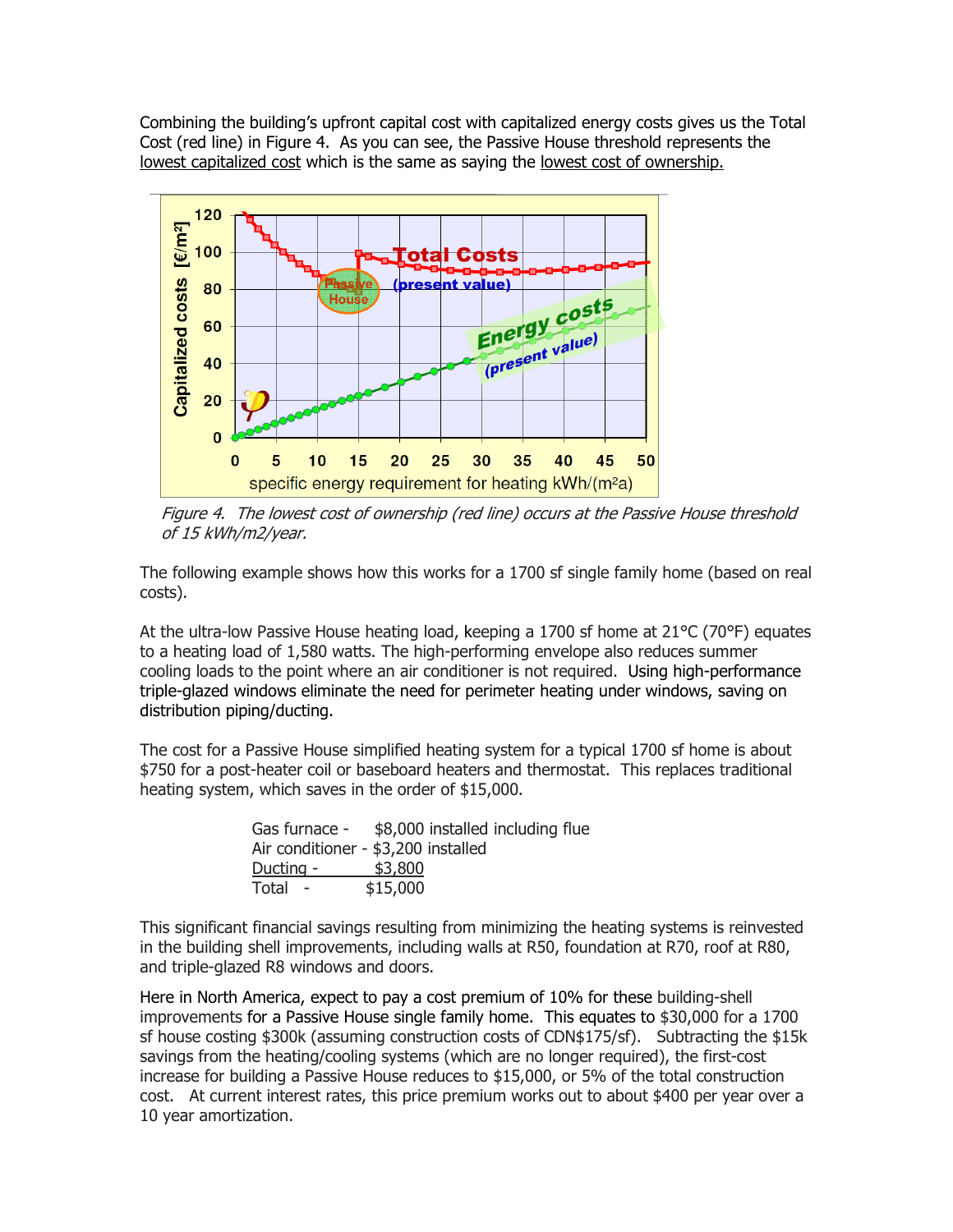Comparing a 1,700 square-feet standard-built home with a Passive House, the savings for space heating is estimated to be \$1,400 per year. Net savings, taking into account heating savings and cost of borrowing, works out to about \$1,000/yr. These savings begin right from day one, paying off the premium while also putting money in the homeowner's pocket. Over 30 years, energy costs savings total \$170,000 (including inflation), which is over 50% of the original cost of construction.

This business case will only get better and better as we see year-on-year double digit energy cost increases plus reductions in the cost to build to Passive House standards. Near net-zero energy consumption also makes it much easier and cost-effective to achieve grid independence by adding on-site renewable energy, either now or down the road.

Here are the numbers in table form:

| <b>Additional Cost</b>                                                                                                                                                                         | <b>Reduced Cost</b>                                          |  |  |
|------------------------------------------------------------------------------------------------------------------------------------------------------------------------------------------------|--------------------------------------------------------------|--|--|
| Cost of building shell improvements $\sim$ \$30k<br>walls at R50<br>$\bullet$<br>foundation at R70<br>$\bullet$<br>roof at R80<br>$\bullet$<br>triple-glazed R8 windows and doors<br>$\bullet$ | Minus cost of heating and cooling systems<br>$\sim$ \$15 $k$ |  |  |
| Net premium = $$15,000$ , or 6% of the total construction cost of $$262,500$ (CDN\$175/sf).                                                                                                    |                                                              |  |  |
| Interest = $$400$ per year, assuming current<br>mortgage interest rates                                                                                                                        | Savings for space heating/cooling $=$<br>\$1,400/yr          |  |  |
| Net savings = $$1,000/yr$                                                                                                                                                                      |                                                              |  |  |

#### **Operational Life Cycle Cost Analysis for a 1500 sf Passive House:**

Over 30 years, energy costs savings total \$170,000 (including inflation), which is over 50% of the original cost of construction.

### **Other benefits of Passive House**

Lifecycle benefits of envelope improvement are profitable on the basis of the energy saved alone. In addition to ultra-energy efficiency, Passive Houses are more comfortable than traditional homes. Drafts and internal temperature differentials are eliminated, and summer over-heating is minimised through insulation, orientation, and shading. 100% fresh air ventilation ensures healthy living conditions - less indoor air pollution and no mildewed walls. This provides improved comfort, and avoids indoor air quality-related health risks. Plus, Passive houses have simpler heating systems and no air conditioning, which dramatically reduces maintenance and replacement costs.

Furthermore, energy consumption is so low in the Passive House that the occupants no longer have to worry about increasing energy prices, providing security against the risk posed by fossil fuel decline and unstable international energy markets. The household's needs can even be supplied with renewable energy alone.

Passive House represents the most resilient construction standard anywhere, relying very little on mechanical systems and therefore able to maintain liveable conditions even during extended power or fuel outages. Maintenance and equipment replacement costs are diminished. Resilience also relates to durability. Passive Houses are built for many generations, not just one. We also need to place a value on future proofing our buildings. Who can be confident about uninterrupted access to power and fuel, or that the cost of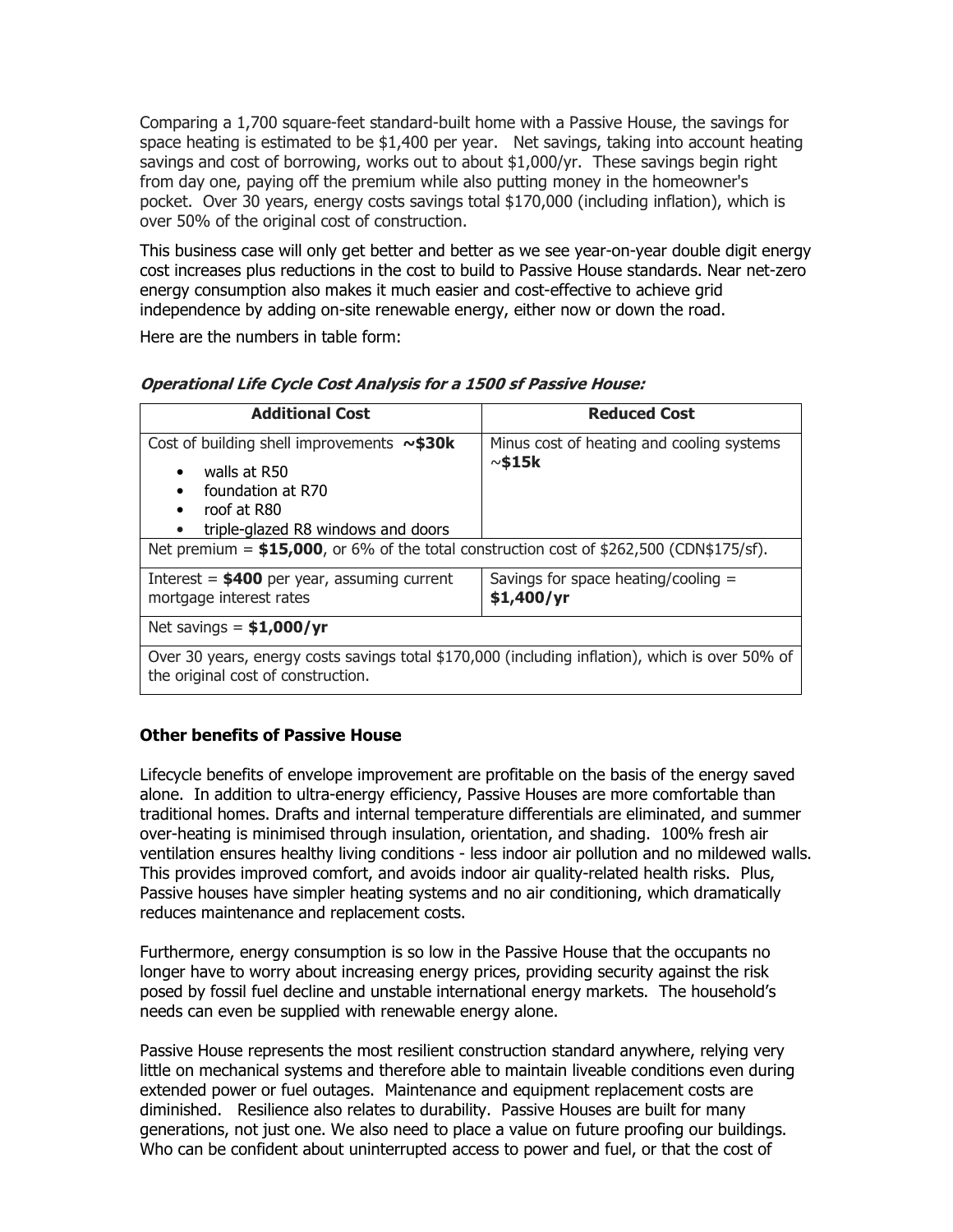energy won't skyrocket in the future? The ultra-efficiency of a Passive House locks in energy efficiency and provides insurance against future energy rate shocks.

Perhaps most important to many homeowners is the fact that future-friendly Passive Houses retain their value, and are even being sold for a higher market price.

- Consumers are starting to understand that only 'future-proofed' homes will keep their re-sale value<sup>5</sup>.
- Builders dedicated to building green buildings report that their customers are willing to pay a premium of 6% for a green home. These same builders report that it costs then only 5% more to build green, meaning that building green results in higher profits**<sup>6</sup>** .
- A US study released in June 2013 found that homes labeled as "green" (i.e., energy efficient houses) sell for a 9% premium<sup>7</sup>.
- Plus, 70% of green builders find that green homes are easier to market<sup>8</sup>.

### **Improving the Passive House Business Case Further – Pre-fabrication**

One other way that the Europeans have been able to keep Passive House costs low is by using pre-fabricated wall systems that integrate insulation and air/vapour barriers within structural wall panels. Pre-fab approach is much more efficient than typical on-site framed construction, reducing construction cost by shortening project schedule and avoiding coordination delays.

Some of the most significant productivity findings from prefabrication and modularization users include the following:

- 66% report that project schedules are decreased—35% by four weeks or more.
- 65% report that project budgets are decreased—41% by 6% or more
- Off-site modular construction can save between 10 and 25 percent in building costs compared to on-site construction<sup>9</sup>.
- 77% report that construction site waste is decreased—44% by 5% or more<sup>10</sup>.

Additional waste reduction design and construction practices, broadly termed "Lean Project Delivery", are being introduced that will further reduce costs and lower construction footprint. Importantly, using pre-fab wall systems constructed in climate-controlled

 $\overline{a}$ 

<sup>&</sup>lt;sup>5</sup> McGraw Hill Construction SmartMarket Report. New and Remodeled Green Homes. http://www.wm.com/documents/pdfs-for-servicessection/New%20and%20Remodeled%20Green%20Homes%20SMR%20(2012).pdf

<sup>&</sup>lt;sup>6</sup> ibid, p19: <u>http://www.wm.com/documents/pdfs-for-services-</u> section/New%20and%20Remodeled%20Green%20Homes%20SMR%20%282012%29.pdf

<sup>&</sup>lt;sup>7</sup> http://www.corporate-engagement.com/files/publication/KK%20Green%20Homes%20062413.pdf

<sup>&</sup>lt;sup>8</sup> McGraw Hill Construction SmartMarket Report. New and Remodeled Green Homes, p20. http://www.wm.com/documents/pdfs-for-servicessection/New%20and%20Remodeled%20Green%20Homes%20SMR%20%282012%29.pdf

<sup>&</sup>lt;sup>9</sup> Quale, John. Sustainable Affordable Prefab. University of Virginia Press, 2012.

<sup>&</sup>lt;sup>10</sup> McGraw Hill Construction SmartMarket Report. Prefabrication and Modularization. http://www.nist.gov/el/economics/upload/Prefabrication-Modularization-in-the-Construction-Industry-SMR-2011R.pdf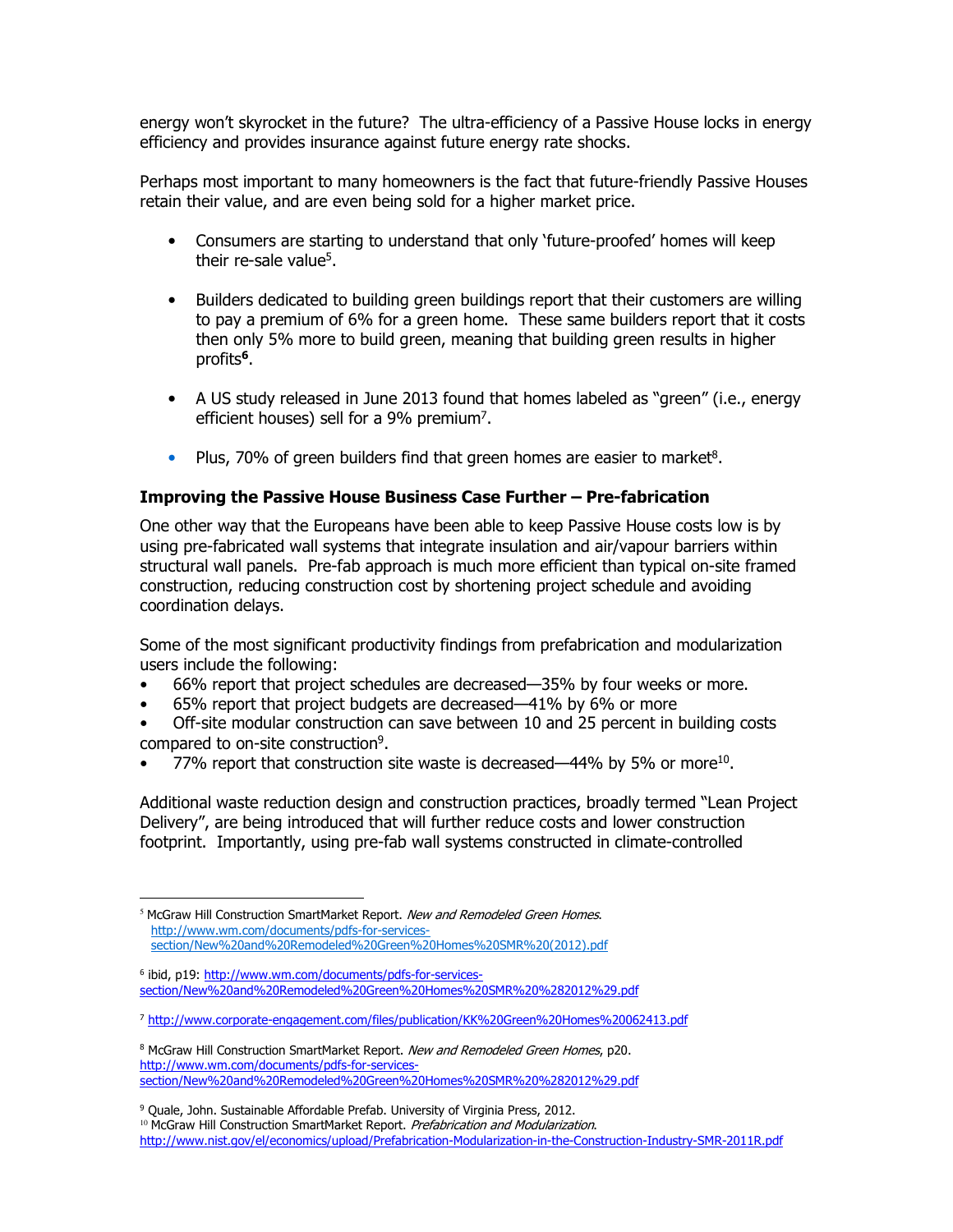environments allows for greater quality control at the factory, thus reducing the need for QA/QC at the site.

## **The Business Case for Green Communities**

The business case improves as we move from the individual green home to green communities.

Besides reducing impact on the natural environment, clustering green homes generates additional efficiencies. Infrastructure savings of non-traditional "smart growth" development are 32 to 47 percent compared to conventional suburban development $^{11}$ .

The compact nature of smart growth communities combats conventional "sprawl" land use patterns, is walkable and often mixed use, and offers a range of housing choices including affordable housing. Studies show that many consumers not only prefer these communities, they are in fact willing to pay a premium to live in them $^{12}$ . This market demand is being driven by empty nesters and singles, who are the growing demographic in North America.

# **Conclusion**

 $\overline{a}$ 

It's clear that we need simple, affordable, low energy, healthy buildings.

A Passive House requires as little as 10 percent of the energy used by a typical building. This is not achieved through expensive technical gadgetry but rather by adopting a fabricfirst approach to the design, relying on passive techniques including good insulation and air tightness to keep desired warmth in the house or undesirable heat out.

Passive House is the most economical way to build ultra-low energy buildings, with reduced energy & maintenance costs more than covering the borrowing costs (repayment plus interest) for the upfront cost premium. Passive House represents the lowest cost of ownership, which is why Passive House has been the affordable housing method of choice in Europe for two decades.

Since there are now over 50,000 Passive House examples in Europe and elsewhere, much attention has been focused in recent years on assessing the cost-effectiveness of building to this advanced standard. In Europe, Passive House is near cost parity with traditional construction methods. Here in North America, a cost premium of 6% is a reasonable estimate of what it takes to build a Passive House single family home, although this continues to quickly drop as Passive House-quality building components become more and more mainstream and therefore cheaper. Passive house-quality pre-fabricated suppliers are now claiming cost-parity with traditional stick-built housing.

The real business case for Passive House can be seen when we factor in life cycle operating costs. The evidence clearly suggests that, even at today's low Canadian heating fuel prices, a Passive House owner can enjoy lower total monthly house ownership costs from the beginning. The main reason that passive homes can "tunnel through the cost barrier" is that they are much simpler buildings, trading active, expensive, energy-sucking heating/cooling systems for cheaper, passive approaches like better envelope and windows and thermal bridge-free details.

<sup>11</sup> http://www.epa.gov/sites/production/files/2014-07/documents/mbd-epa-infrastructure.pdf).

<sup>12</sup> http://www.epa.gov/sites/production/files/2014-01/documents/logan.pdf